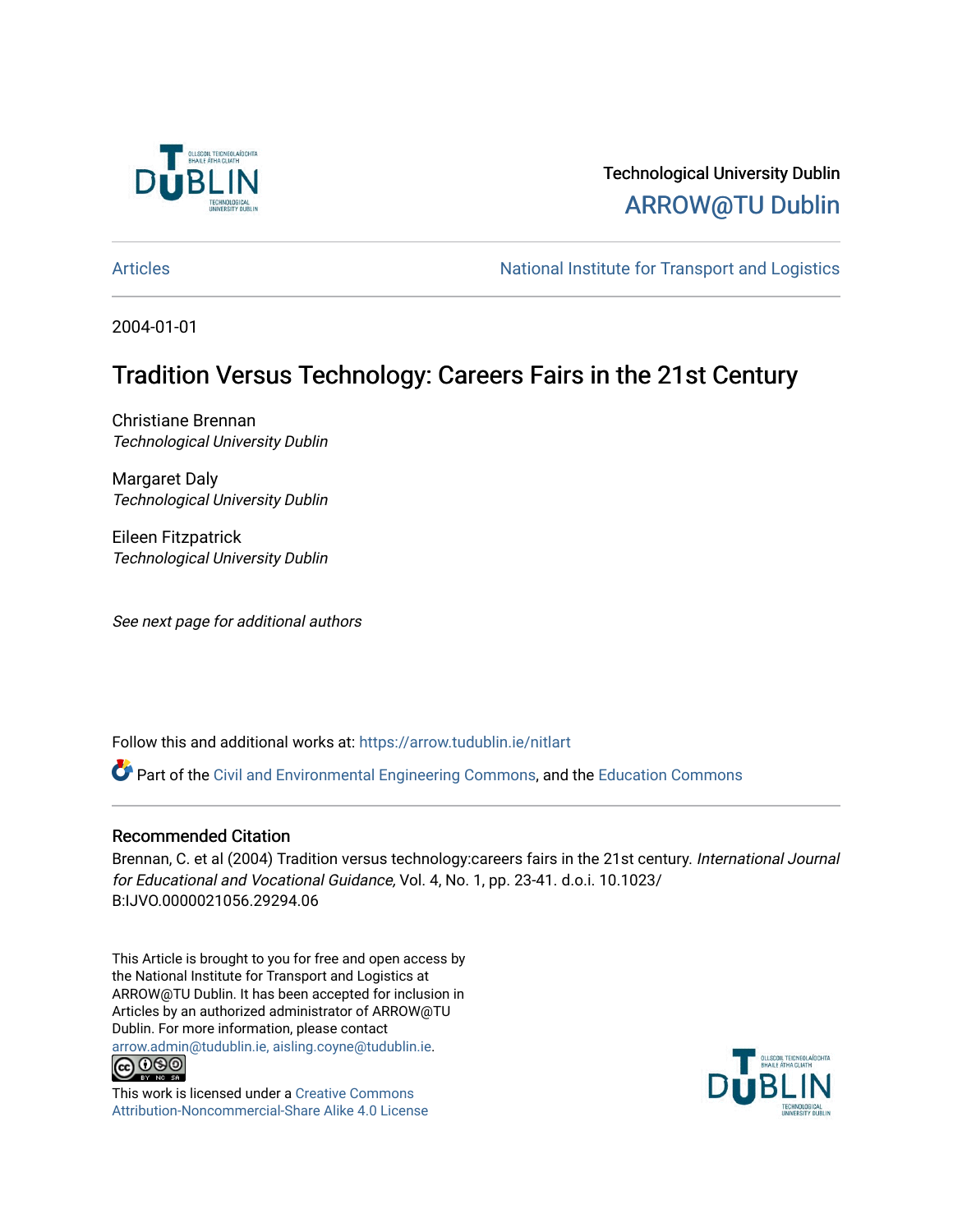# Authors

Christiane Brennan, Margaret Daly, Eileen Fitzpatrick, and Edward Sweeney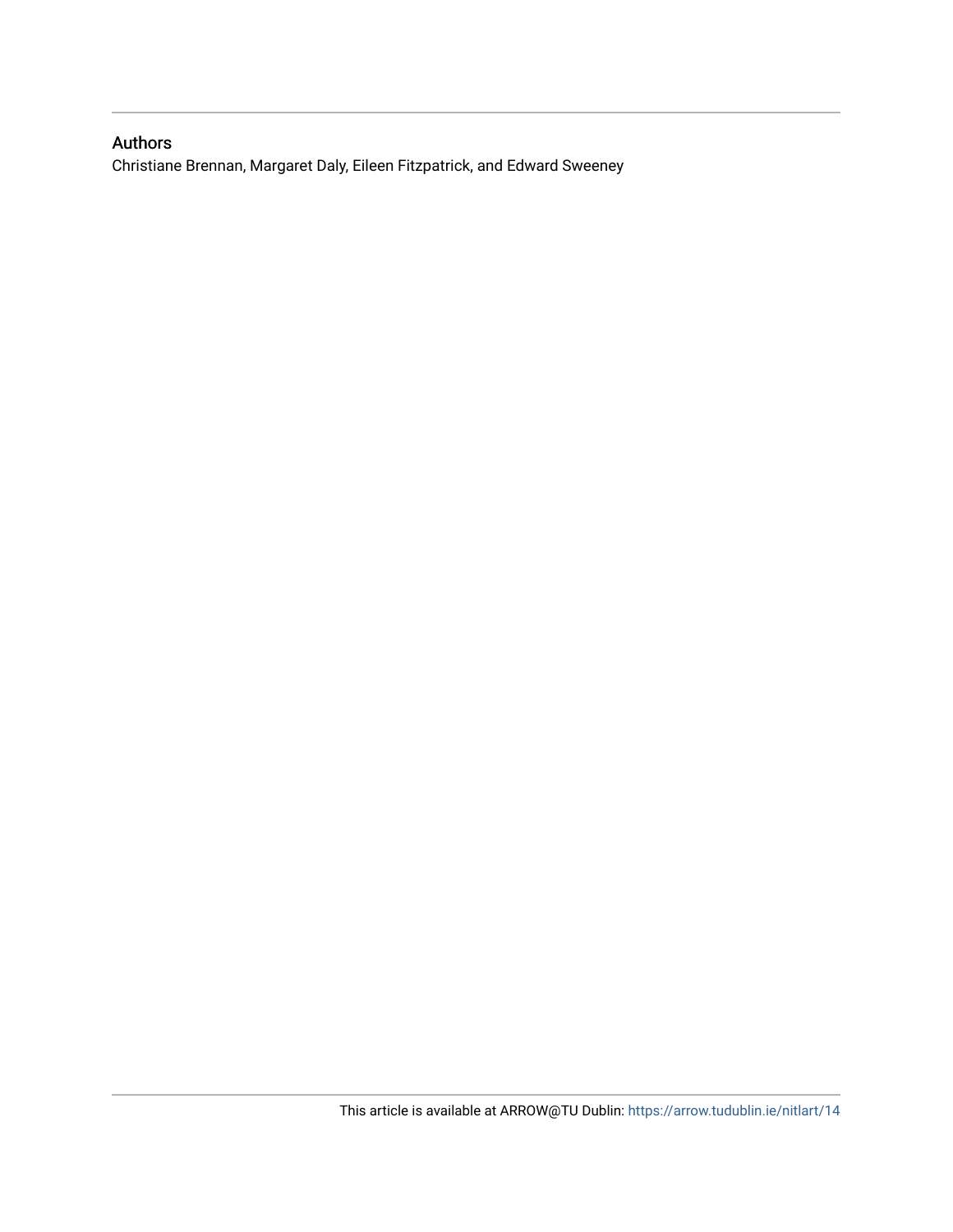# Tradition versus Technology: Careers Fairs in the 21st Century

## CHRISTIANE BRENNAN, MARGARET DALY\*, EILEEN FITZPATRICK AND EDWARD SWEENEY

Dublin Institute of Technology, Fitzwilliam House, 30 Upper Pembroke Street Dublin 2, Ireland (\*Author for correspondence: E-mail: margaret.daly@dit.ie)

Abstract. The traditional methods of graduate recruitment do not adequately meet the needs of the changing profile of students and graduates. As industry becomes internationalized, the needs of employers are also changing. Graduate recruitment is in response to short term needs and varying levels of experience are required. A case study method was used in Dublin Institute of Technology to evaluate effectiveness of a virtual careers fair in providing greater access to job opportunities for students and graduates. Access by employers to potential employees was also measured. Findings showed that while access improved, other issues requiring attention emerged.

#### Introduction

Up to the 1980s graduate recruitment was a predictable exercise for all parties- students, graduates, employers and career services. By the mid '80s it was obvious that more preparation was required for transition to the workplace than had been traditionally provided by careers services (Atkinson, 1985; Clutterbuck, 1985; Coldstream, 1994; Hawkins & Winter, 1995).

 Students and graduates were now forced to be more proactive and self-reliant in managing their own careers (Bridges, 1995; Duncan & Oates, 1996). As a result, career services began to focus on the wider picture of career planning and development and increasingly this has been integrated into the curriculum as a subject in its own right (Watts & Hawthorn, 1992; Ball & Butcher, 1993; Huster et al., 1998).

# The Careers Fair

Within the context of career planning and development, the careers fair provides students and graduates with the opportunity to research the current jobs market and to begin the transition into the workplace. The traditional careers fair in Ireland takes place over a period of 5-6 hours on one day during term, at which students and graduates visit company stands to gather information and graduate vacancies on offer. Staging a careers fair in the 21<sup>st</sup> century that can be accessed by students and graduates and that also meets employers need is proving to be a complex challenge.

 One factor contributing to this challenge is the increase in student population. The 1998 UNESCO World Conference on Higher Education reported that the 82 million enrolled in higher education represented a six-fold increase between 1960 and 1995. A parallel rise has occurred in Ireland where currently over 115,000 students are fulltime study, compared to 19,000 in 1966 (Skilbeck, 2001). The impact of the traditional careers fair has been that students find themselves queuing at the company stands and often, due to other demands on their time, leave the fair without having spoken to all relevant employers.

 Apart from the increase in student numbers there are other access issues that need to be taken into account. A total of 54% of all fulltime students in Ireland have part-time jobs and work on an average of 14 hours per week. Their earnings from term-time jobs and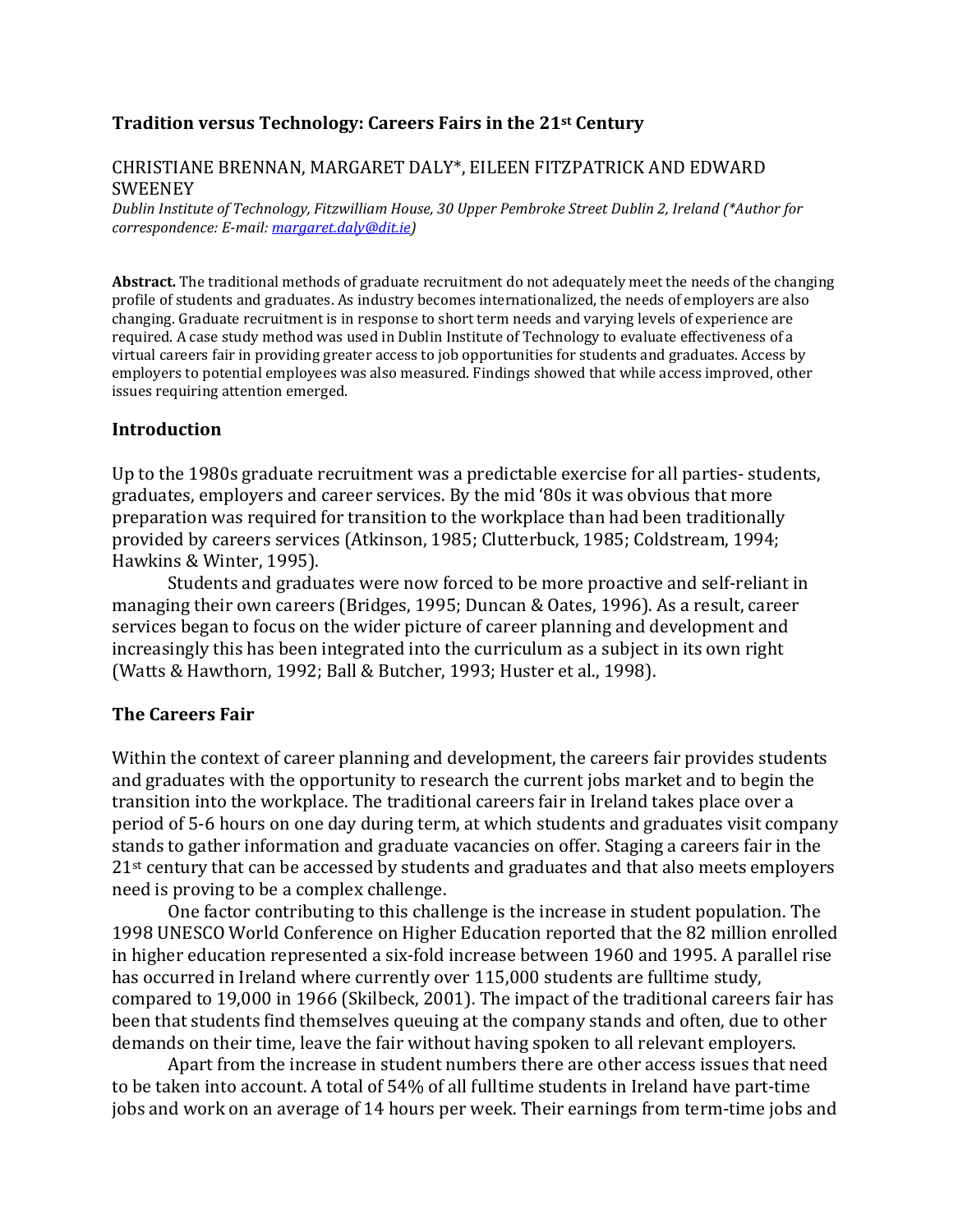work are the most important source of their income (Ryan & Kelly, 2002). As a result a considerable number of students find it difficult to attend events outside regular class time.

 For mature students, part-time students and graduates, one can speculate that the demands on time are even greater. It can hardly be anticipated that those who are trying to fill a number of roles such as homemaker, parent, worker, and student can easily adjust their daily routine to attend extracurricular events.

 The expansion of e-learning is creating further barriers to attending the traditional careers fair. Recent reports have put the size of the global market for e-learning at several billion dollars. Institutions that wish to prosper in this marketplace will be offering courses across the globe where time and boundaries will not be constraints (Price Waterhouse Cooper, 2000). It is inevitable that a proportion of both students and graduates will eventually be scattered around the world. This raises questions as to the relevance of a careers service that does not harness the e-learning to deliver its service to its clients.

 Technological development is transforming the delivery of services in many areas and this has given rise to a culture where the internet is seen as providing immediate and easy access to a whole range of requirements. According to Watts and Dent (2002, p.17) "consumers want a service to be available when they identify a need for it, with minimum delay and minimum effort: they want it here, and they want it now'.

 An examination of careers service websites internationally reveals the popularity of the traditional careers fair as a means for providing a link between students and graduate recruiters. The University of Melbourne (n.d.), for example, reports on its site that over 2000 students and 40 recruiters attended their Careers Fair in 2002. The University of Wollongong (n.d.) provided two Careers Fairs in 1999, as well as encouraging students to attend those of other universities. The CSU (n.d.) website reveals that most of the major universities in the UK host Careers Fairs, and some of these, such as University of Manchester and UMIST (n.d.), Huddersfield University (n.d.) and University of Liverpool (n.d.), dedicate part of their website to providing information about the fair and tips for students on how to prepare to make a positive impression with the recruiters. According to the AGCSI/GTI (n.d.) website all the universities in Ireland provide traditional careers fairs.

 All of these fairs are conducted over a period of approximately five hours and involve students, all in some cases graduates, moving around exhibition stands in order to talk to recruiters about their company, the positions on offer, the potential for career progression and the recruitment process. While the websites provided a facility for feedback from users on the success of the fair, Huddersfield University (n.d.) is the only one located that published the results and feedback from the recruiters. The picture presented was a familiar one from the careers service staff. Though the event was considered enjoyable, there were comments made about the low numbers of students in attendance, their lack of knowledge about the companies' business and the small number of CVs submitted. One recruiter was reconsidering future attendance. From the student perspective the question must be asked as to whether a five-hour event attended by large numbers is the most satisfactory way of finding a first job. Access to such events for graduates also needs examination. Apart from the questions raised about the effectiveness of a traditional careers fair in the traditional higher education setting, there are also access issues that need to be resolved for those with disabilities, on distance education programmes or working abroad.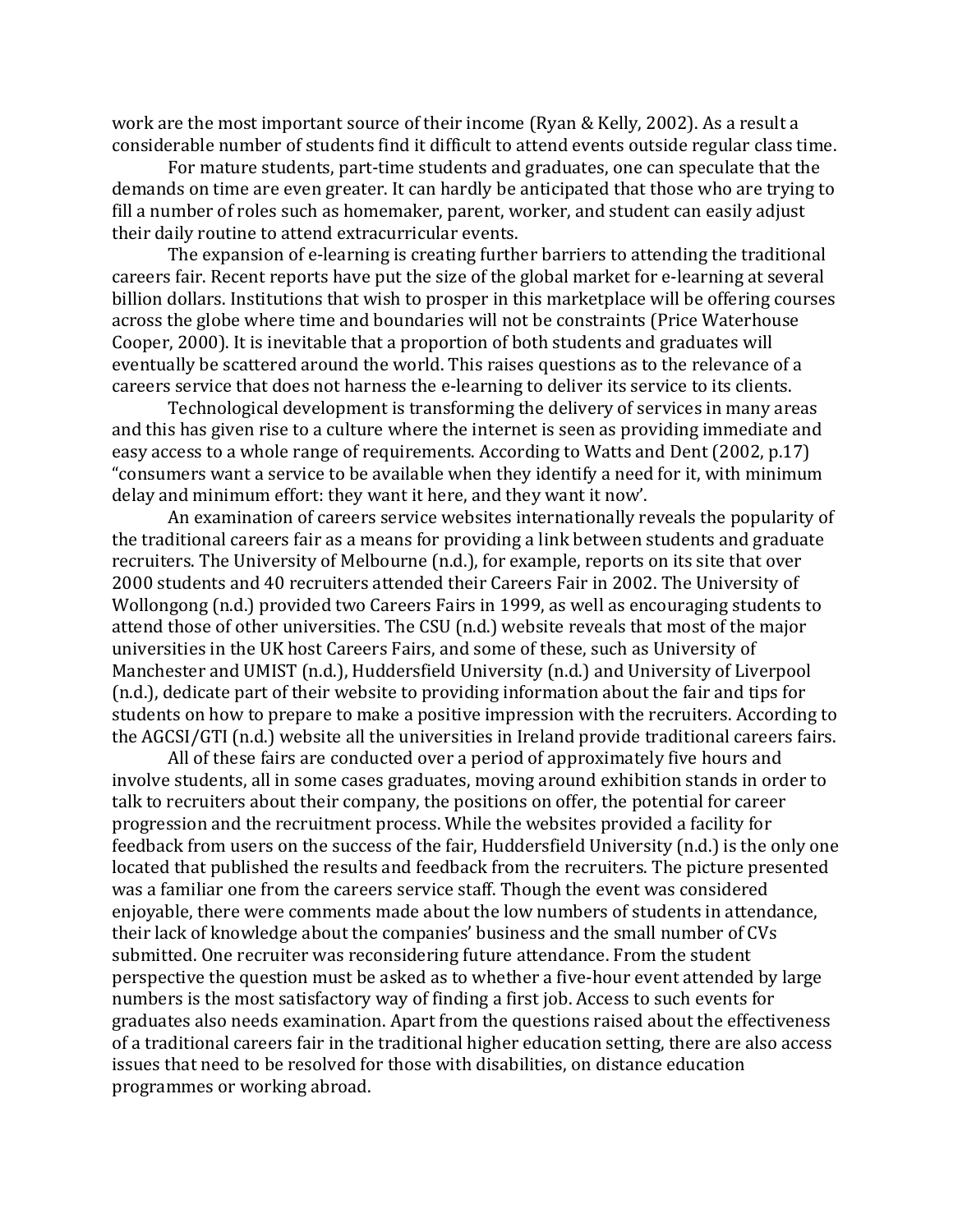Employers are increasingly turning to technology for the purpose of recruiting graduates. Careers services have noticed the increase in the number of employers providing online application forms and pages on their websites dedicated to graduate opportunities. An investigation by Galanaki (2002) revealed that the factors that influence companies to recruit online are, in order of priority, cost-effectiveness, high response rate, access to the passive job seeker and marketing of the company. While online recruitment was found to be more popular in large companies, its user simplicity and low cost makes it attractive option for smaller companies too.

 According to Hunter (2002), due to the changing attitudes to technology and the increasing pressure or traditional methods of communicating with and attracting graduates, the recruitment market demands a flexible multimedia approach.

#### Investigating Other Options at Dublin Institute of Technology

In view of the present situation a key question becomes: How can a careers fair become an element of a career planning programme in a way that is appropriate for a modern Higher Education institution and a 21st century workplace?

 This was a major question at the Dublin Institute of Technology (DIT). For a long time the institution had been hosting traditional careers fairs as part of a Graduate Recruitment Programme. The annual Graduate Recruitment Programme runs from October to March and is an opportunity for employers to promote both current and future vacancies. For a number of years requests from employers to meet students and graduates were also facilitated through the provision of daytime and evening presentations oncampus. This approach proved to be less than satisfactory as attendance was often very poor.

 Some of the reasons for the lack of success might have been part of the specific situation of DIT. DIT is the largest higher educational establishment in Ireland. It provides both full and part time programmes, has 21,000 students pursuing more than 400 different courses at apprenticeship, certificate, diploma, degree and postgraduate level. It also has 44,000 alumni registered throughout the world. Based on six main websites around Dublin city centre, it comprises six faculties- Applied Arts, Built Environment, Business, Engineering, Science and Tourism and Food. In some instances the faculty is also split between sites, for example, in the case of engineering. Industry and professional bodies provide an input into course design and the percentage of DIT's graduates entering directly into employment on completion of their course is consistently higher than the national average (DIT, 1998, 1999, 2000).

 In addition, the specific situation of the careers service, established in 1992, might have influenced the situation. One of the challenges for the careers service is that it is situated off-campus at DIT's Administrative Centre, over one kilometer from its nearest student site.

 In March 1999, in an attempt to better facilitate employers, students and graduates, faculty based traditional careers fairs were introduced. An evaluation of these revealed that though an improvement, some difficulties still existed for each of the stakeholders.

Students. Feedback from the students indicated that the amount of time required to attend a careers fair meant they would have to miss lectures or take time out of their final year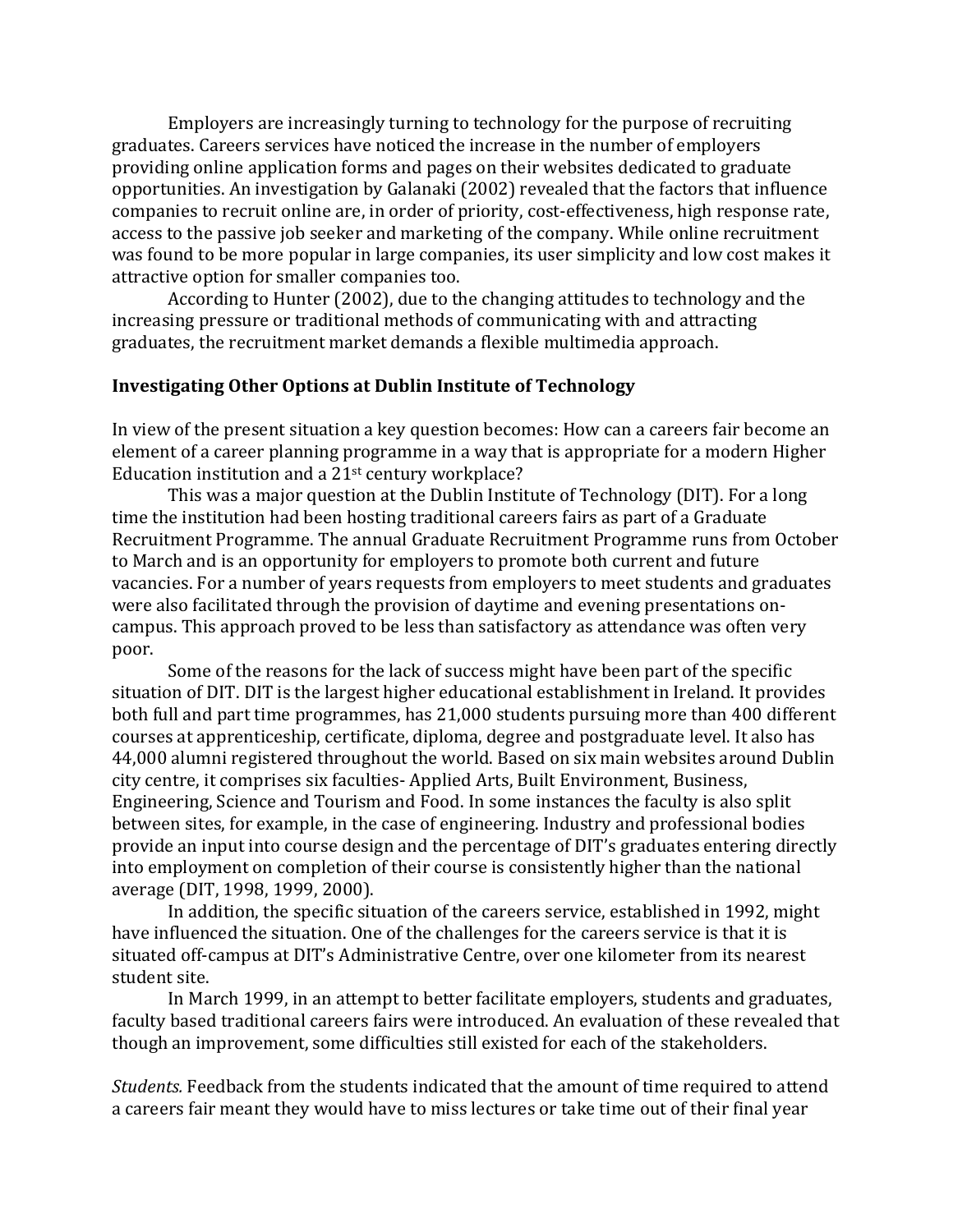project work. This is the matter of concern for them. They also reported that due to the demands of part time work they could not stay on-campus once classes ended. In addition, preparation of CVs took time that they could not afford while studying for final year examinations. For students participating in distance learning or part time evening courses, attendance at a fair was often impossible.

Graduates. Few graduates could take time off work to attend a traditional careers fair. Others would have long distances to travel if they lived outside Dublin. As there is a trend amongst alumni to migrate, those hoping to return home for employment reported difficulties accessing information on graduate opportunities.

Employers. The careers service found it impossible to select a date for a careers fair that was suitable for all interested employers and, as increasingly employers are recruiting all year round, they may not know their recruitment needs at the time of a careers fair. Graduate employers often commented on the expense incurred in taking some of their technical/professional staff offsite for careers fairs and this was a particular concern where the numbers of students and graduates attending were lower than anticipated. At more popular information stands students and graduates had to queue to speak to employers, and often left without doing so due to frustration or to attend a scheduled lecture. Employers were also concerned about the time lapse between student/graduate attendance at a fair and the receipt of CVs or completed application forms at the company. They were often disappointed at the number eventually received.

Careers Service. There was concern about the amount of time and budget spent organizing an event that lasted only a few hours and where it was not possible to provide equality of opportunity for all students and graduates. The split structure of DIT caused logistical problems in transporting students to the venue and it was becoming impossible to provide a venue large enough for the number of companies wishing to attend.

Dublin Institute of Technology. The employability of its graduates plays an important role in attracting and retaining students within DIT. The Institute values its profile with alumni and wishes to enhance its services to them. There has been a long history within DIT of links with industry and facilitating access to its graduates is seen as an important part of this relationship. The traditional careers fair was not meeting to the standards required by DIT in this regard.

# The Virtual Careers Fair

Having tried a number of different approaches in the past was found that they did not deal satisfactorily with issues of access for students or graduates. Difficulties experienced by employers and careers service staff remained the same, and in some cases grew.

 It was decided that a radical and innovative approach was required in order to respond to the needs of major stakeholders. After an initial investigation of other possibilities it was decided to employ a technological approach. It was hypothesized that benefits could be enhanced through a virtual careers fair that would provide access to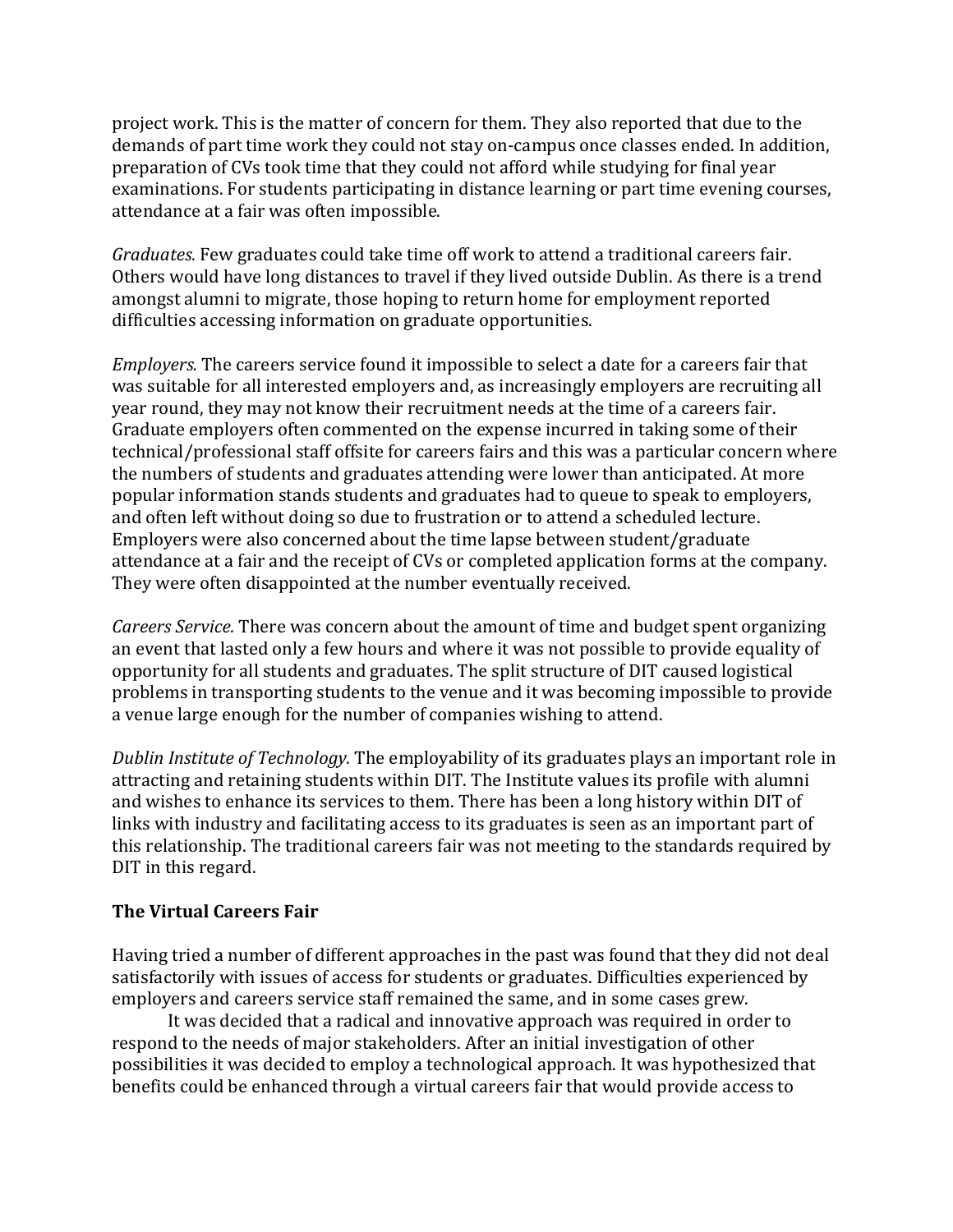employers on-line, and a CV Bulletin Board where employers could search for suitable candidates. The specific objectives were:

- To provide greater access to employment opportunities for final year students and graduates;
- To provide employers with a fast, efficient, flexible means for promoting their graduate vacancies to a wider audience;
- To deliver this element of the career planning programme in a way that made better use of careers service time;
- To enable DIT to provide a better service for alumni and to strengthen and enhance its links with industry.

In May 2001 as a result of discussions with members of DIT's senior management team, a strategic decision was made that the careers service would host the first ever virtual careers fair in higher education in Ireland. Comprising of three facilities, it would include:

- A careers fair element where employers could advertise current and forthcoming graduate vacancies, and accept applications online, by email and via letter post, from DIT students and graduates;
- Two CV Bulletin Boards- one each for students and graduates- containing CV template to be completed online. This would be used to apply directly for vacancies advertised on the site, and could be updated as desired by each user;
- Employer CV search facility to be made available to registered recruiters enabling them to search for relevant CVs by discipline or key word.

It was obvious from the beginning that creating a virtual careers fair would be a major project with far-reaching implications. It was decided to adapt an approach that would allow planning, action, observation and reflection in a cyclical fashion. An action research approach was considered the most appropriate methodology as the research design could be redefined as the project progressed. To increase the likelihood of success it was considered imperative to involve the major stakeholders in the project throughout the design, implementation and evaluation stages. Taking such an approach would enable the careers service to improve its practice, its understandings and the situation in which it works (Carr & Kemmis, 1986). The action research would also provide a means through which stakeholders could be involved in the process and through which both qualitative and quantitative data could be interpreted.

# Planning

A project team, comprising the Employer Liaison Officer, the Head of Careers Service and one Careers Adviser, was formed and a project management plan devised. The plan was divided into a number of phases that would be implemented over a period of five years. Phase 1, the pilot phase, would focus on students and recent graduates from the faculties of Engineering and Science (including IT). The website would be launched on 31<sup>st</sup> October 2001 and would remain live for the duration of the Graduate Recruitment Programme.

 The next step was to discuss the concept with the key academic staff from the relevant faculties and enlist their support. They expressed enthusiasm for the project and, following their recommendations, the search began for a company that would design the site of the project team's specification (see Figure 1) and within the time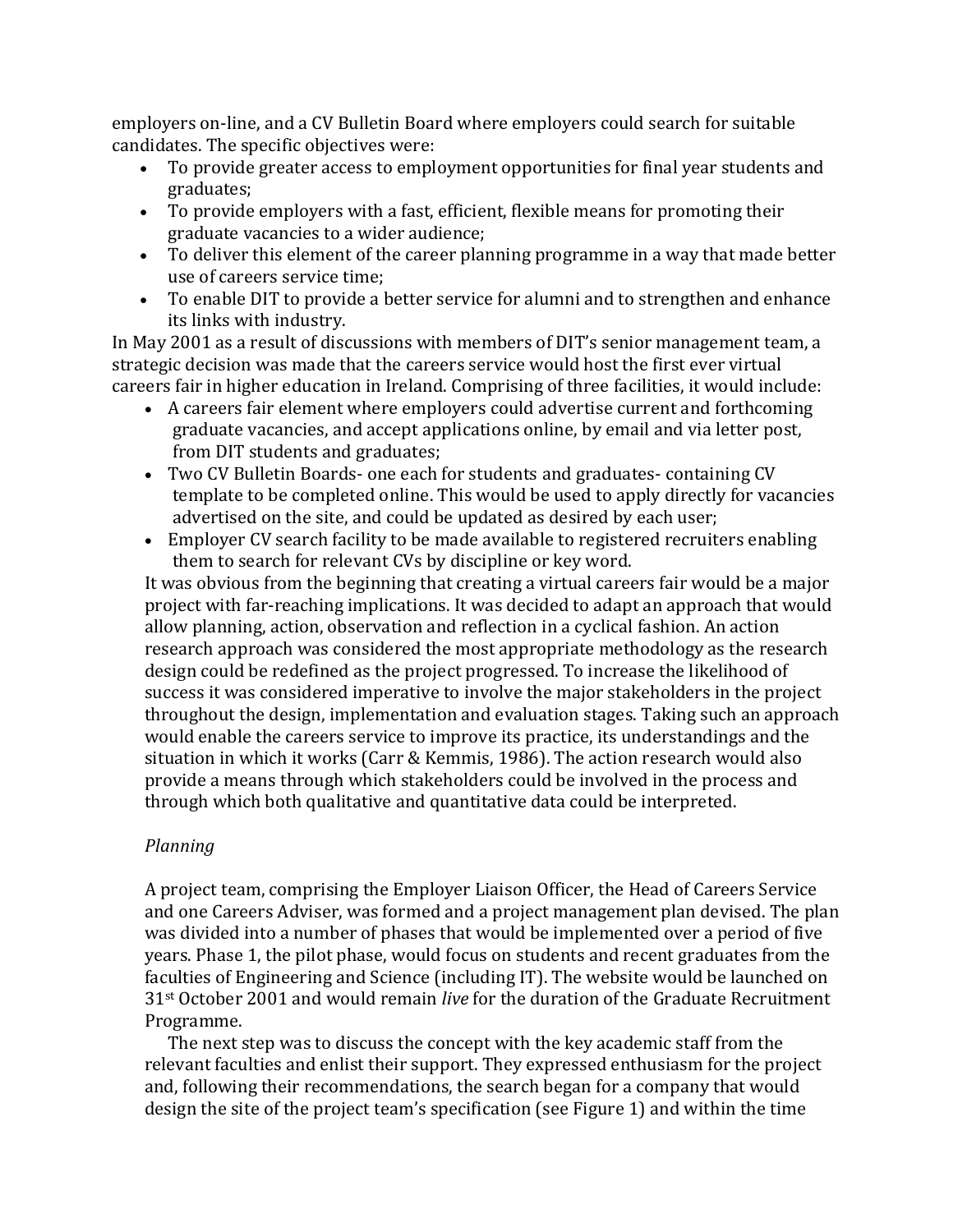frame July to October. New Media Design Ltd (Dublin), in partnership with BSM Ireland Ltd (Galway), were engaged to provide and maintain both the front and back end workings of the site.

## Implementation

Branding. To ensure that the name and image were attractive to students and graduates, a competition was run throughout DIT and a sponsored prize offered for the best name. A judging panel was formed from DIT staff under the age of 25, some of whom were part-time students or recent graduates, and choiceatdit.ie was agreed name for the site. The design company created a logo and the domain name was registered. Specialised legal advice was sought in relation to the design copyright of the site, and copyright assignment documentation was drawn up for all parties.

Marketing. Separate marketing campaigns were devised for all stakeholders. Feedback was obtained from students regarding the design of flyers and posters that would grab their attention and arouse curiosity. As a result of the campaign the name chioceatdit.ie was readily adopted by the student body. Flyers were developed to provide relevant information for graduates. These flyers were enclosed with mailshot regarding their forthcoming graduation ceremony and also with the normal graduate recruitment literature notifying relevant employers of the introduction of the virtual careers fair. Emails were sent to academic staff and also to students and employers and a notice was placed on careers service website. Class visits to relevant students were made by Careers Advisers where information was distributed, including hard copies of the CV template for the CV Bulletins Board. A Gold Card with space to write passwords and usernames was issued to final year students.

Technology. The Employer Liaison Officer was designated to liase with the two design companies. The aim was to create an employment opportunities facility were participants could access company websites, view details of graduate vacancies and apply on-line for positions of interest to them. Two CV Bulletin Boards, one each for students and graduates, and a unique CV template were required to enable employers to search these databases by specific fields. An early encountered was that DIT's web server was incompatible with the technical language required to create the site. As a result a separate hosting site was sourced.

Launch. Initially a major launch with media coverage was planned. However due to the tight deadline it was decided to postpone this until Phase 2. In order to generate publicity amongst students and staff on the launch date it was considered necessary for the careers service to have a visible presence on-campus as in previous years at a traditional careers fair. As a commitment to a longer term project DIT provided the facilities and the technology to enable the careers service to do this. In a hall set up with networked PCs, Careers Advisors were on-hand for two days to provide advice and deal with queries. Due to the support of academic staff, IT technical staff were also available.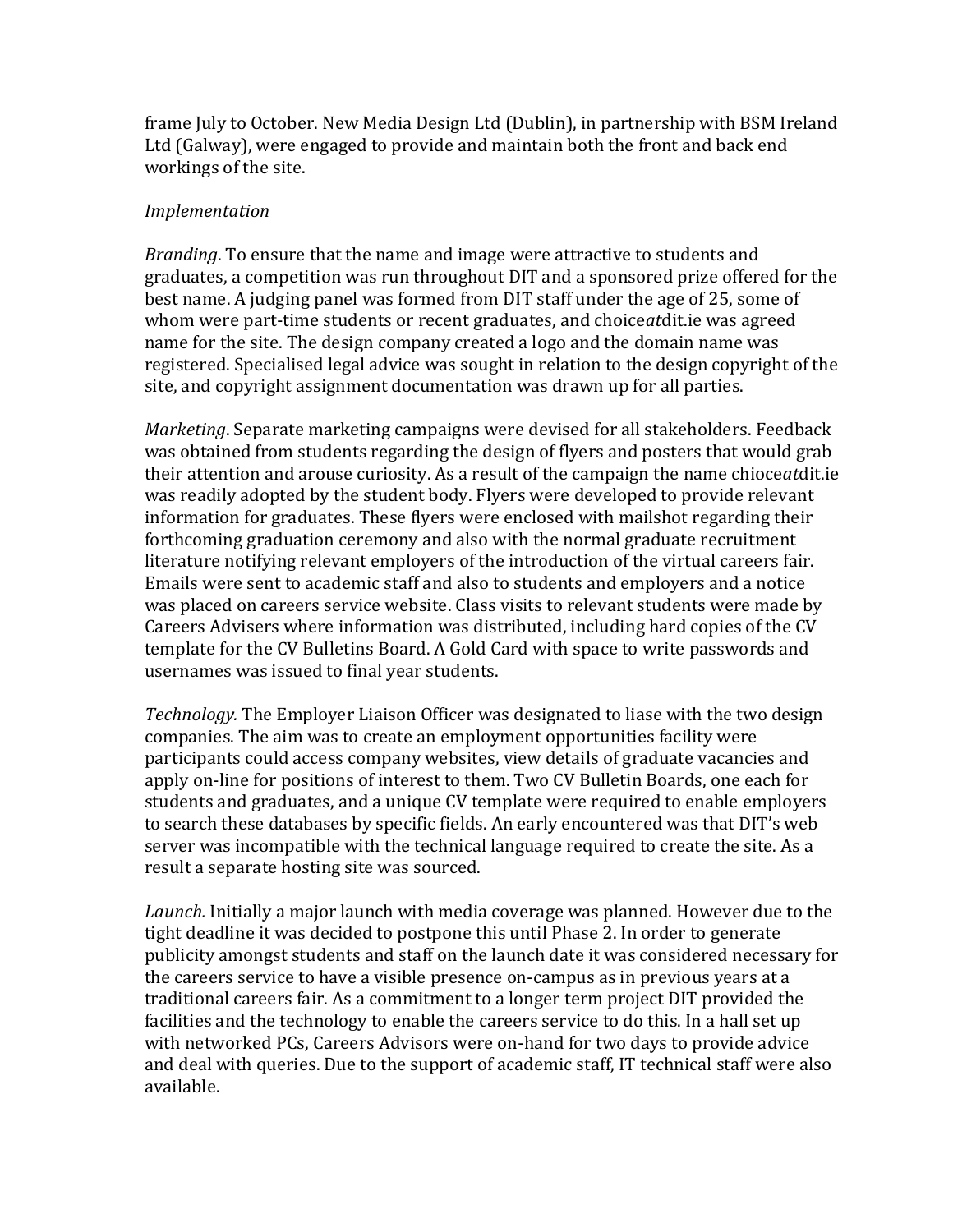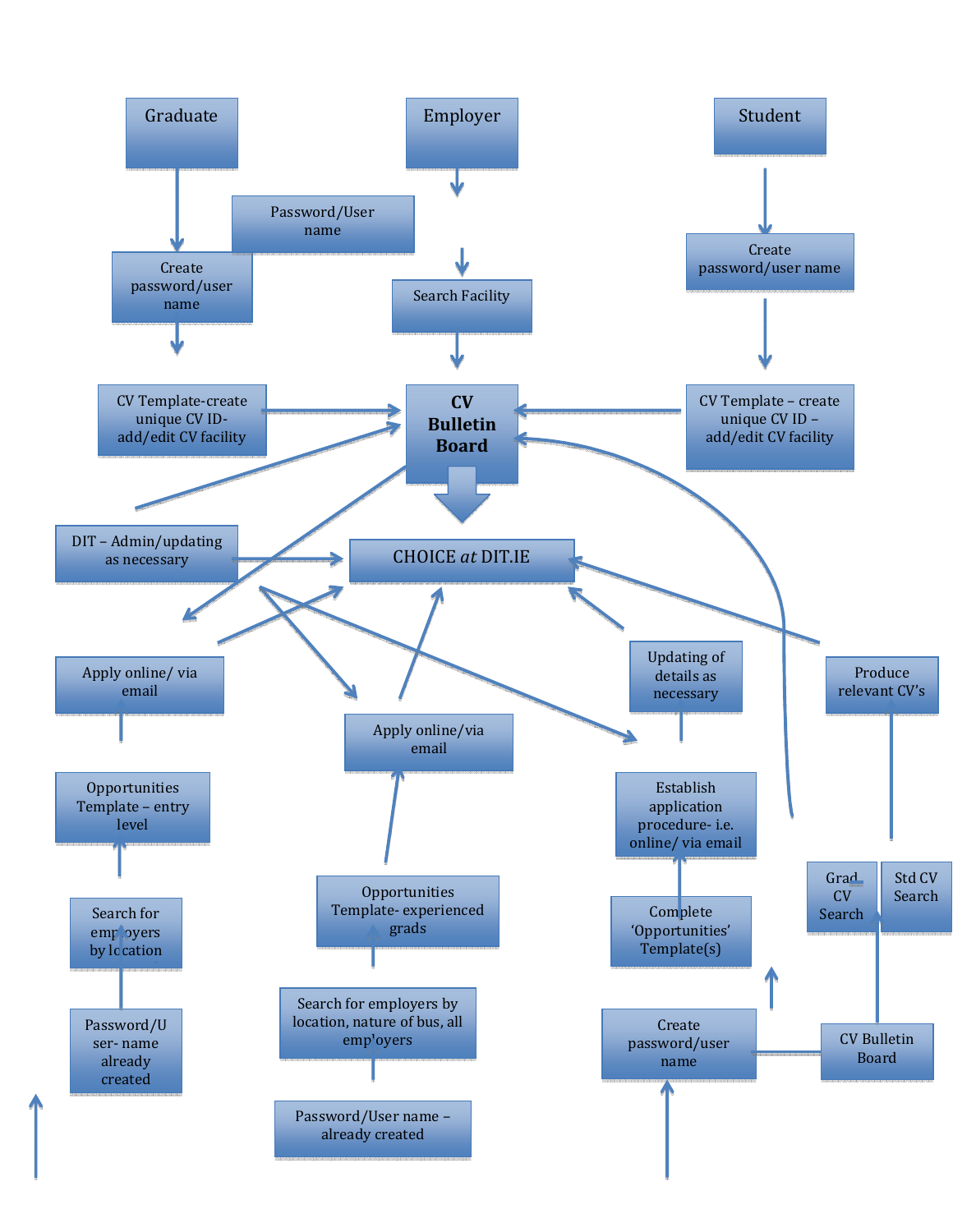

Figure 1. Specifications for virtual career fair.

Funding. The set-up costs were more than had been initially envisaged and the financial support provided by DIT was essential to the completion of Phase 1. While further development and regular maintenance will be required it is envisaged that through employer participation charges, choiceatdit.ie will become completely self funding over the 5 year project plan.

#### Evaluation

Using action research a number of methods were adopted to establish a comparison of access between the traditional and virtual careers fairs. These included gathering statistical data, recording anecdotal information, carrying out survey and semistructured interviews. The comparisons drawn were taken from the viewpoint of the stakeholders i.e. students, graduates, employers, DIT and the careers service.

 Anecdotal information was gathered through feedback from students and graduates. This information was sought through informal interviews, electronically via email, and a feedback button was provided on main pages of the site. Responses were gathered from 38 students and 15 graduates. In addition to this a formal evaluation with students and graduates was done by a survey sent by email to all who had registered on the website. They were asked to answer the following question:

In your opinion, what do you think are the advantages and/or disadvantages of having the careers fair online as opposed to a traditional careers fair (NB: A traditional careers fair means companies putting up information stands in the college for a few hours one day.

 In relation to the institute and the careers service the anecdotal information was the principal form of feedback. Information from the institute was gathered by receiving feedback form six members of staff in DIT during conversations and via email, as well as one semi-structured interview. The respondents included two academic staff, two administrative staff, one class tutor and IT technician. The semi-structured interview within the institute was carried out with a faculty administrator in DIT. This person has a first-hand experience of both types of fair as he has responsibility for to co-ordination of all events held on-campus. He asked the following questions: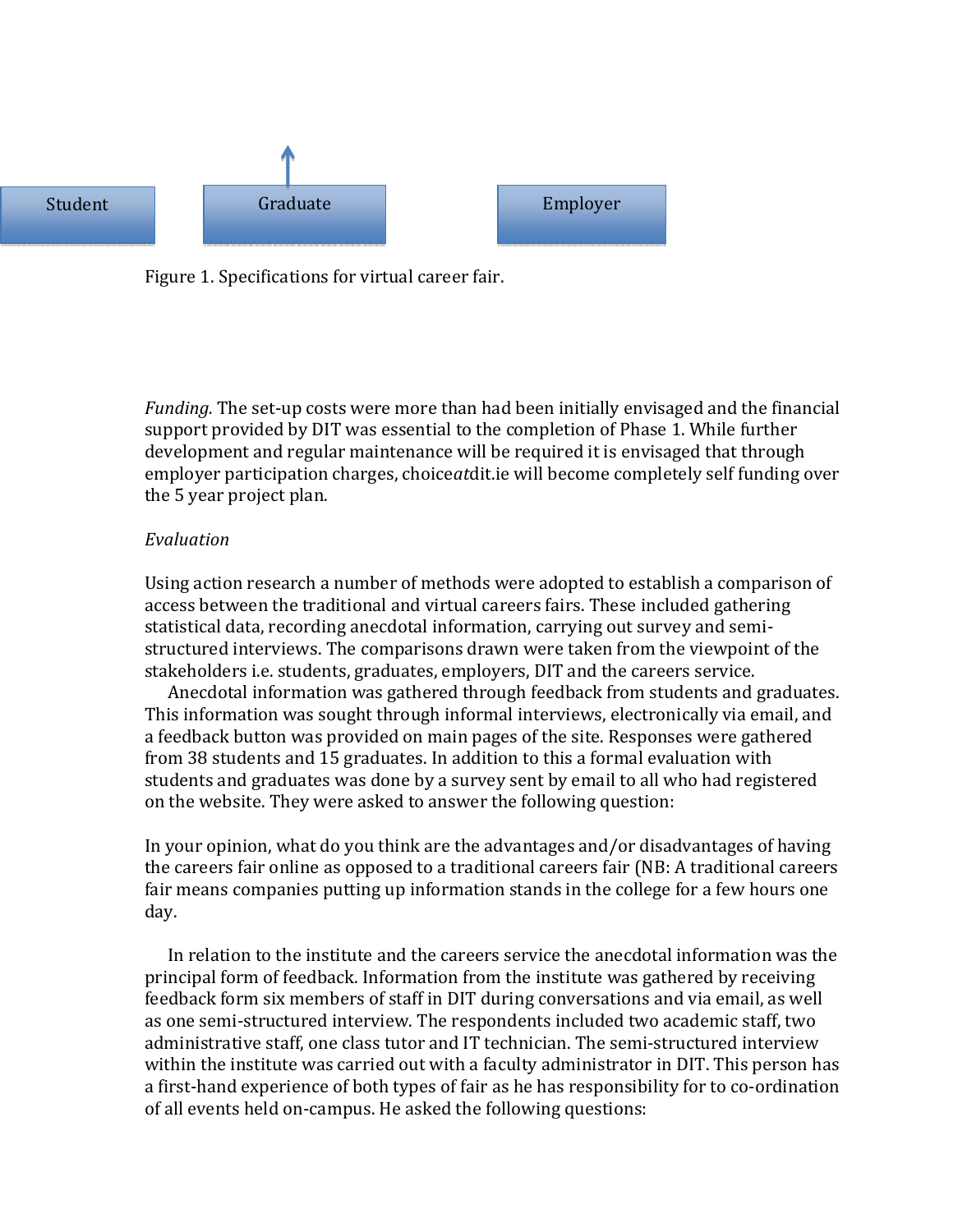- In what way do you think the careers fairs changed by it being a virtual fair?
- What are the advantages and/or disadvantages of the traditional careers fairs?
- What are the advantages and/or disadvantages of the virtual careers fair?
- Does this change affect our service alumni?
- Does this change affect the service we offer to employers?

 A semi-structured interview was used to gather employer feedback. The semistructured interview was carried out with the recruitment officer of a major multinational company that had taken part in previous traditional careers fairs and also registered to participate in the virtual careers fair. The interview with the employer was structured around three questions:

- In your opinion what are the advantages and/or disadvantages of the traditional careers fair?
- In your opinion what are the advantages and/or disadvantages of the virtual careers fair?
- In what way has the services we offer employers changed?

# Results

# **Students**

The number of students participating in the virtual careers fair increased considerably (+66%). While only 324 students registered for the 2000 edition of the traditional careers fair, 538 registered with the choiceatdit.ie in 2002.

 From anecdotal information it became clear that the students saw some benefits, but also some disadvantages, to the virtual fair. Among these they mentioned:

Time. With the heavy workload in their final year and the numbers in part-time employment, students commented on the fact that virtual careers fair resulted in a "very effective use of time". By inputting their CV once, it was then accessible for any number of companies to view.

Accessibility. Students commented on the advantage of being able to access the virtual careers fair twenty-four hours a day from anywhere and that they could "revisit it when it suited" their availability. They liked the fact that the fair was ongoing and remarked that with a traditional fair, if they could not attend that day, they missed the whole event.

Technology. Students were very enthusiastic that the virtual careers fair used technology, but found technical problems with the website very frustrating especially when they lost information they had inputted.

Employer contact. Students remarked that a drawback of the virtual careers fair was that they "missed the opportunity to talk directly to representatives from companies".

Accessing Employment Opportunities. Students felt that since their CV is available for employers to access from October to April, it has the potential to be viewed by greater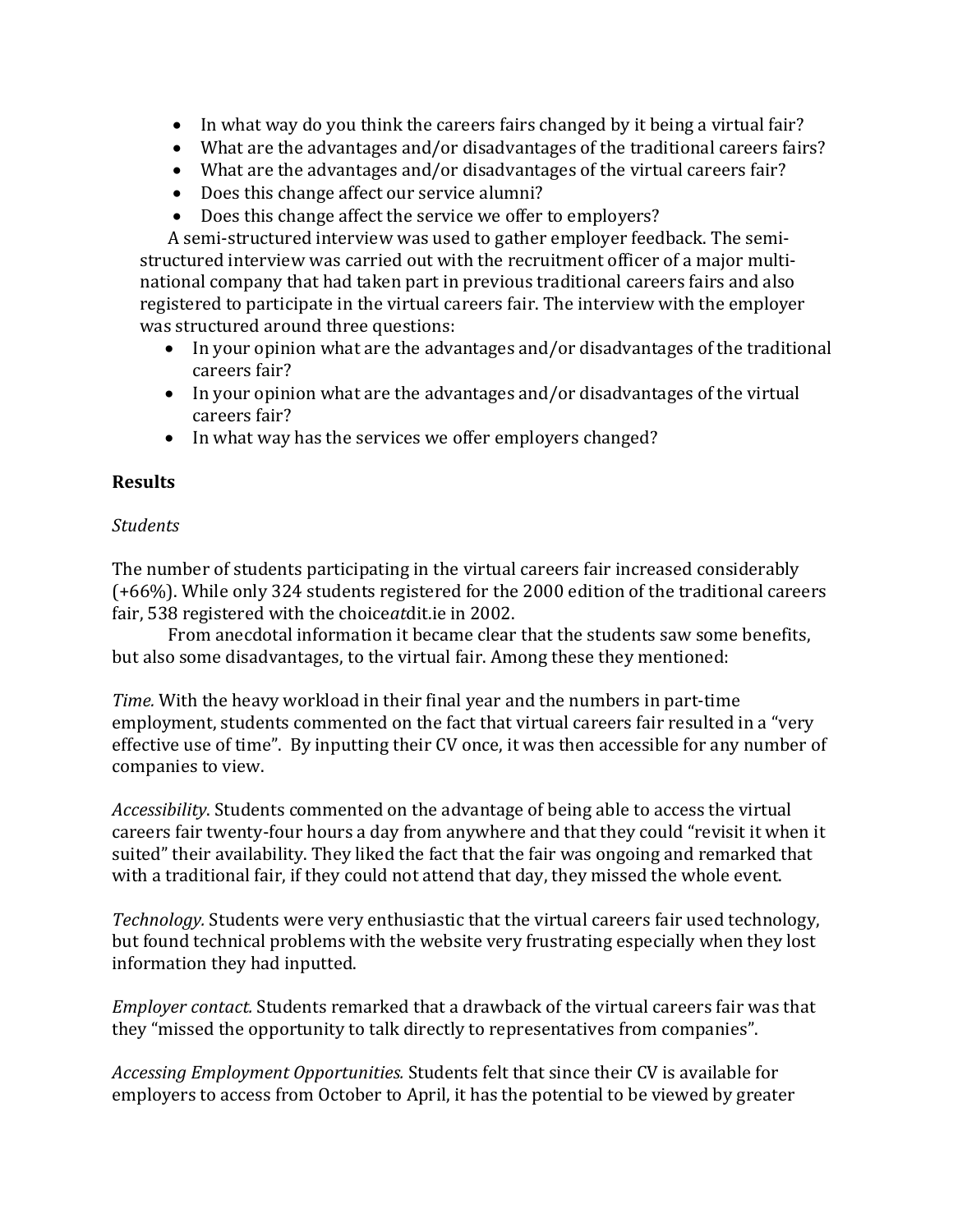numbers of employers who take part in the virtual careers fair over this period, as opposed to the once off traditional careers fair. However some also commented on the disappointingly small number of employers that took part in the virtual careers fair.

 The survey with the students was less successful. In spite of having used email to distribute this survey question, disappointingly, no responses were received. By using only one open-ended question we had limited our chances of receiving responses. Likewise, students did not make much use of the feedback facility that is built into the site. Current research aimed ongoing evaluation of the website is addressing this issue.

## Graduates

The increase of graduates participating in the fair was beyond expectations. The number of registered increased from eight in 2000 Fair to 562 who had visited choiceatdit.ie.

 The anecdotal information indicated that the graduates saw advantages but also come inconveniences.

Time. Comments were made on the effective use of time with the virtual careers fair. Having input a CV only once and being able to update this at a suitable time was seen as advantageous. However technical problems resulted in the loss of data entered y users in the early stages.

Accessibility. Graduates were very pleased to see the fair being organized in such a way that they could participate without being physically present. They commented that "attending a traditional fair is an impossibility".

Inconclusion. Graduates were very pleased to see the creation of a new idea that provides them with "an opportunity to be included in this recruitment programme".

Employment Opportunities. It was remarked that it is beneficial to be able to easily see which employers are taking part and their opportunities available on an ongoing basis.

Technology. Graduates were pleased to see the shift to the use of technology, but however commented that the site is dependent on effective technology. The difficulties it presents when problems arise are "off-putting and time consuming".

 The survey with the graduates was also less successful. There was on response received. The graduate wrote:

I have found the site very useful due to the information, contacts, and sites provided. The site is more beneficial for students who have graduated and are unable to attend career fairs in college. I feel that the companies however often leave up positions which have already been filled and don't inform your service. I have applied for a number of jobs where I didn't even get a response, eventually my ringing them they informed me that positions have been filled for months now!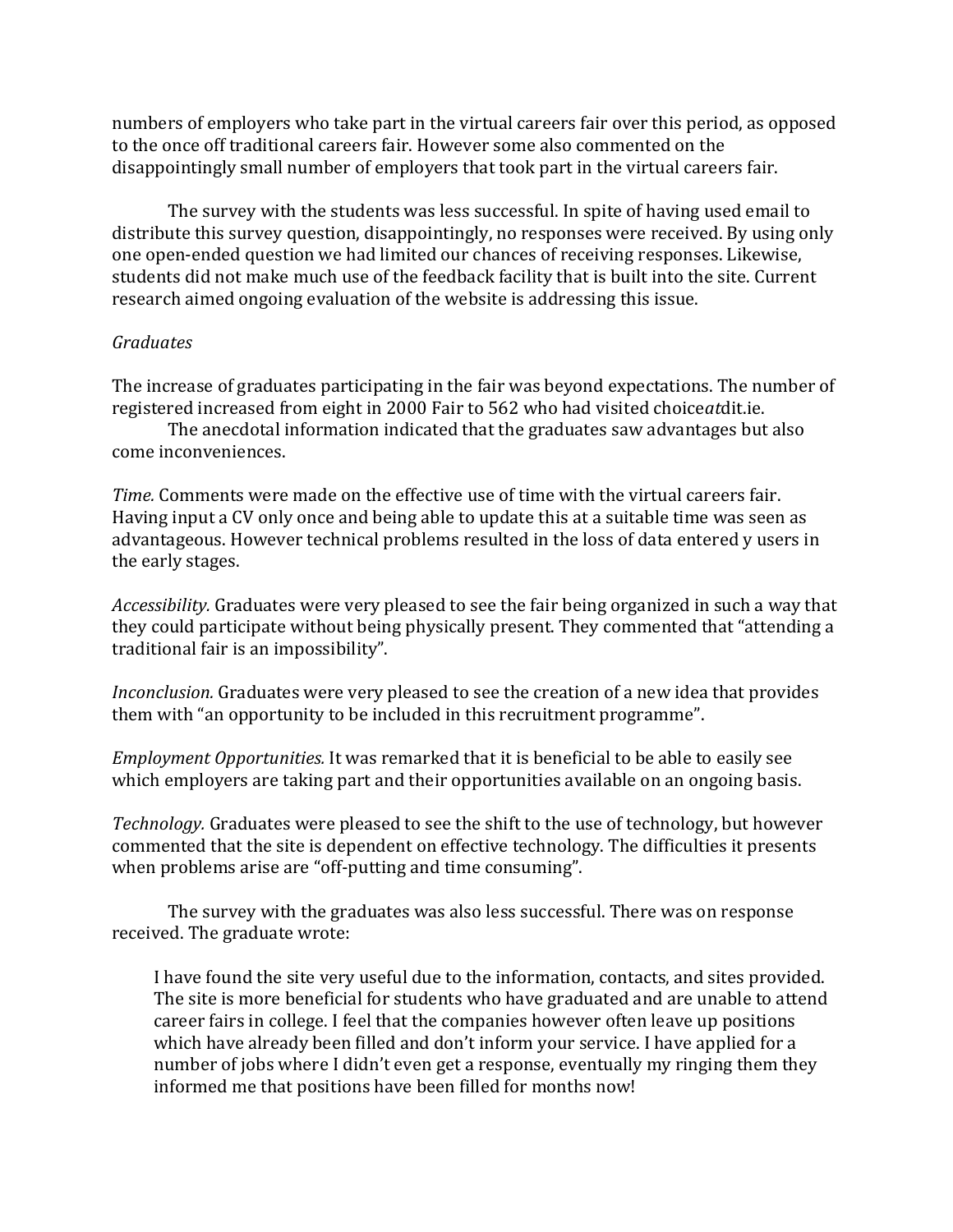Again, by using only one open-ended question we had limited our chances of receiving responses. As with students, graduates did use feedback button incorporated into the system. Current research aimed at the ongoing evaluation of the website is also addressing these issues.

# Employers

The number of employers showed an increase from 17 in 200 to 28 for the virtual careers fair. Of those who registered, seven employers had placed their opportunities on the site by the launch date. This small number was due to the sharp global downturn in these particular sectors around the date of the launch. However by March 2002, fifteen companies had placed vacancies on the site.

 The employer that was interviewed also had mixed feelings about a virtual careers fair. The responses can be summarized as follows:

Contact with students. With a traditional careers fair it is possible to talk to students, have personal contact with them and "give them a feel for what it would be like working for a company".

Time. Traditional careers fairs require too much traveling around the country and even more "all careers fairs tend to happen around the same time which cause logistical difficulties".

Accessibility. The virtual careers fair is accessible to everyone for a longer period than a traditional careers fair and distance is not an obstacle. Those who can't attend a traditional fair can be kept up to date with job opportunities through the virtual careers fair. Importantly "the virtual fair has the additional advantage that you can attend the fair and get CVs from your desk".

Accessing Curriculum Vitae. The virtual careers fair has the advantage that "you can get CVs at any stage", however in some cases not enough information is filled in. This is particular company had a sudden requirement for graduates to fill positions quickly, and through the search facility on the CV Bulletin Board, got thirty relevant CVs instantaneously.

 The employer's final comment was that "choiceatdit.ie gives instant results with less hassle" and the wish was expressed that "all universities did the same".

# Institute

The reaction of the DIT staff-members to the virtual careers fair was positive.

Use of technology. They commented that they were impressed by how this change to virtual careers fair had harnessed the use of technology, and that "as technological institution, were very pleased to see this change".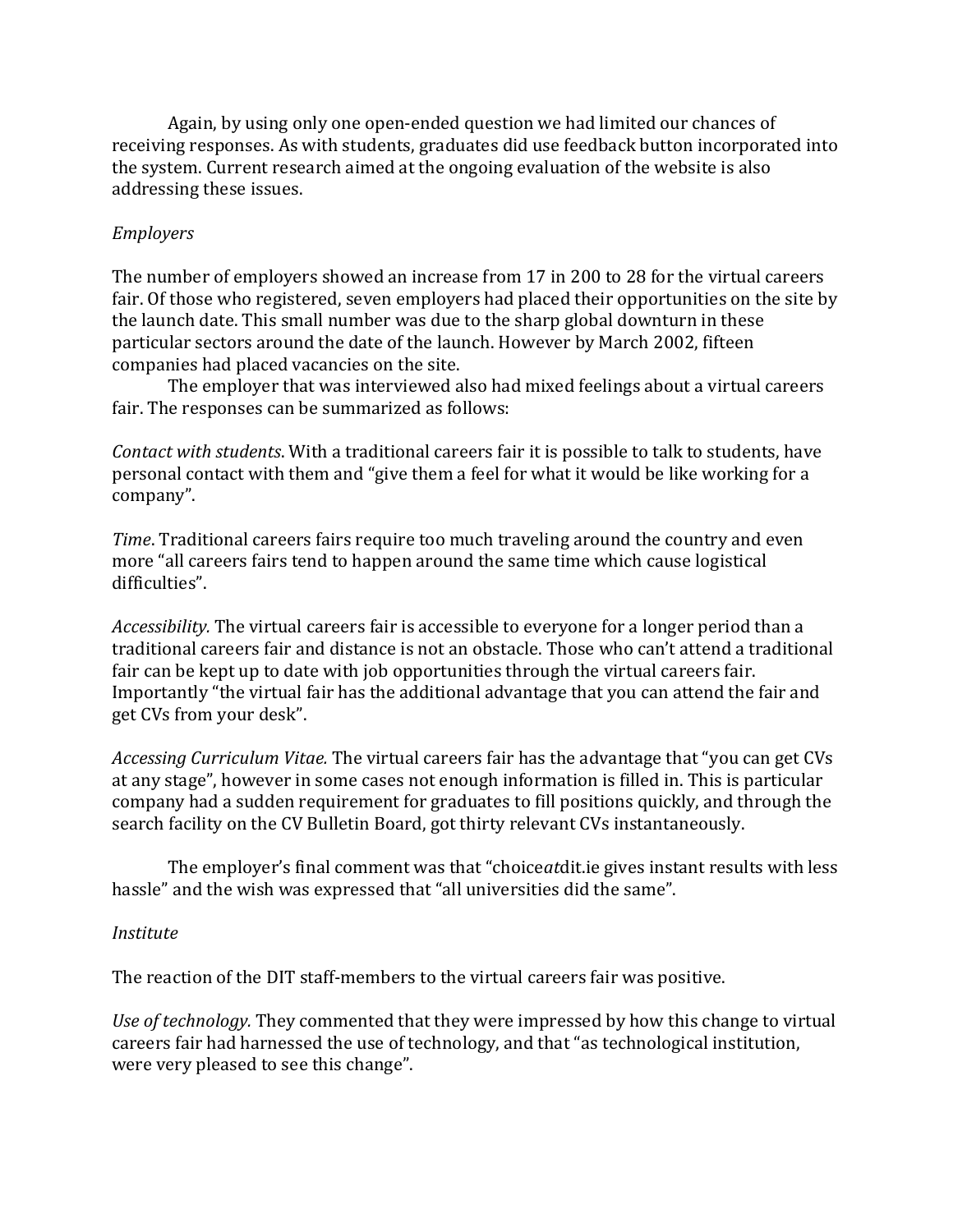Industrial contact. It was remarked that DIT is "keen to see students interacting with employers" and that DIT is seen as being proactive in its contact with industry.

Initiative. There was general agreement from them that the idea is "an excellent initiative and is one we will be recommending to our students".

 The semi-structured interview with the faculty administrator yielded similar results. His response can be summarized as follows:

Improved service to alumni. He expressed satisfaction that the virtual careers fair enabled DIT to provide an efficient means for alumni to participate.

Use of technology. He commented that it was excellent to see the institute actively using technology in the employment programme.

Innovation. He viewed it as positive that DIT is the first in the higher education sector in Ireland to take the virtual route and are thus creating an "appearance of leading edge" in this field.

Links with industry. Being a permanent fixture over a six month period, he remarked that it results in improved contact with employers, and provides a simple and efficient method of graduate recruitment.

 His final comments were while he could see the benefits of a traditional careers fair, he thought it was "good to move with times" and use available technology. He saw the move to the virtual careers fair as a "vast improvement" and said he "wouldn't be keen to see a reversion back to the traditional fair".

# Careers service.

The impressions and opinions of the project team on the comparison between organizing a traditional and a virtual careers fair were mixed.

Time. Although much time was devoted to this pilot project, it was agreed that in subsequent years the amount of time necessary for further development of choiceatdit.ie will be less than that usually devoted to organizing a traditional fair. As the project team consisted of just three people , and the provision of a virtual careers fair was but a small part of the work of the careers service, it was a major undertaking to have the project live in under four months with no compromise to the level of service provided to students, graduates, employers and academic staff.

Technology. Owing to increased use of technology by employers in graduate recruitment, the careers service is keen to provide this element of the career planning programme in line with these advances. By hosting a virtual careers fair the aim is to provide an efficient and effective method of recruitment to students, graduates and employers. The main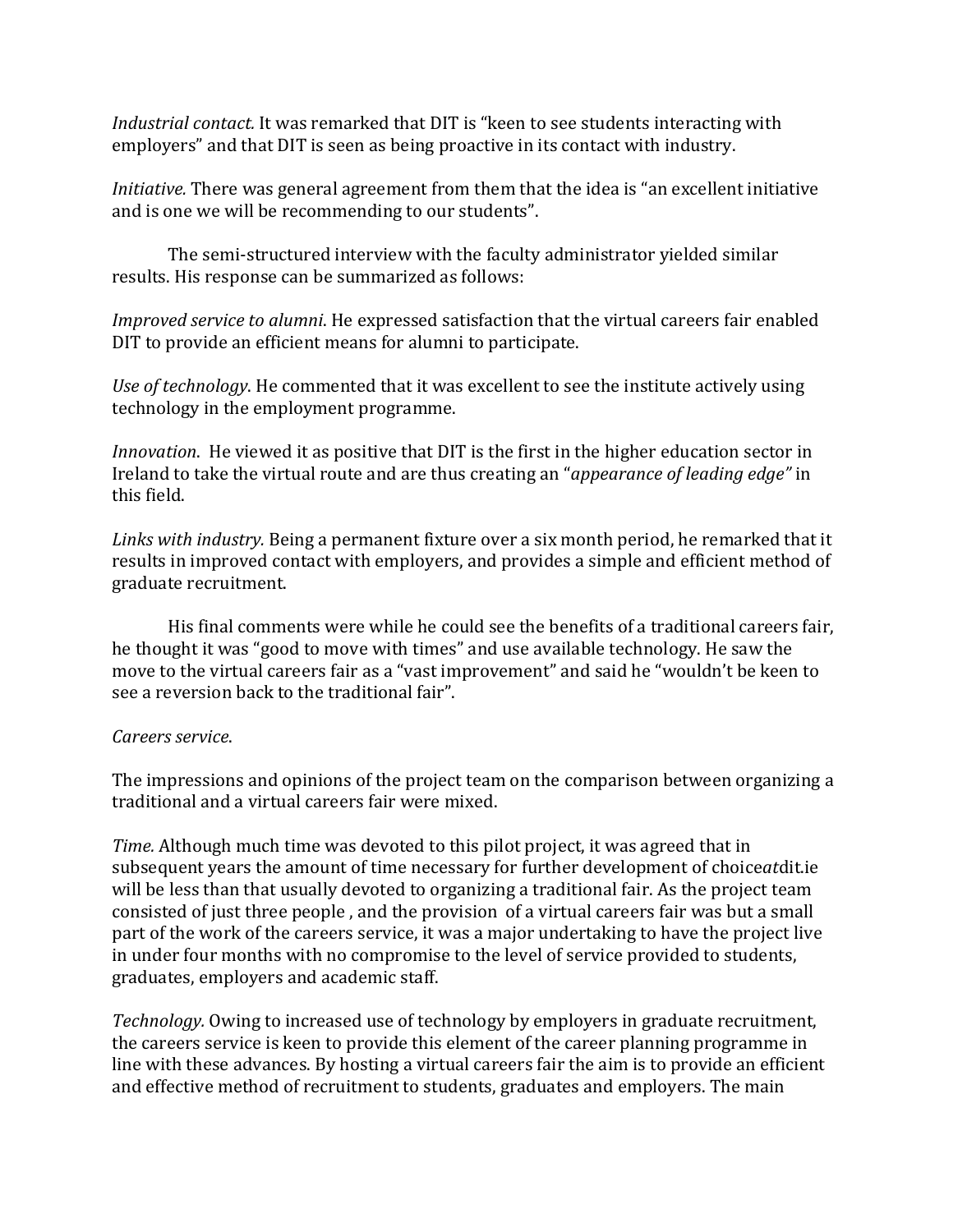drawbacks to using technology are that the local system must work perfectly in order for it to be effective, and that even after exhaustive testing, technical hitches can still occur.

Profile. The profile of the careers service is enhanced by providing an alternative option to a one a day event that increases accessibility for all users.

Improved service to employers. Choiceatdit.ie provides an easy time efficient means of recruitment for employers and enables companies to advertise their opportunities to students and graduates as they arise over a six month period. In the past employers have had difficulties in raising awareness of their company is included in the active promotion of this service, as carried out by the careers service.

Students and Graduates. Having made the transition to a virtual careers fair, it has been demonstrated that it is more accessible to students and graduates. They are no longer restricted to attend one-day basis. In addition, the provision of a facility for students and graduates to post their CV on-line has proved to be very popular and time saving.

Institute. Making the transition to a virtual careers fair is very much in line with the ethos of DIT. The survey of First Destination Award Recipients statistics for 1998, 1999 and 2000 (DIT, 1998, 1999, 2000) indicate the success noted that in spite of the severe economic downturn, this did not adversely affect graduate employment. The virtual careers fair provides a flexible option for building relationships with employers in an unstable economic climate.

# **Conclusions**

One of the main objectives in introducing a virtual careers fair was to increase accessibility to employment opportunities for students and graduates. Preliminary research has demonstrated that this objective has been achieved. However, technical difficulties were eventually overcome, many students and graduates lost data that they had inputted into the CV Bulletin Boards and were confronted with the task of having to repeat the exercise.

 The project was most successful in improving the service to employers. It allowed them to present their graduate opportunities and to receive applications, all without leaving their desk. However employers must be actively encouraged to keep their job opportunities information current.

 The careers service spent considerably more time organizing the virtual careers fair than would be spent organizing a traditional careers fair. However the time required for the continuation of the project is expected to decrease incrementally as each phase is completed. The careers service also needs to consider what means can be provided for face-to-face interaction between employers and potential employers and for receiving feedback from users of choiceatdit.ie.

#### Recommendations

It is important when planning a virtual careers fair to keep the project small and as simple as possible and to develop it on a step-by-step basis. The Project Team discovered that this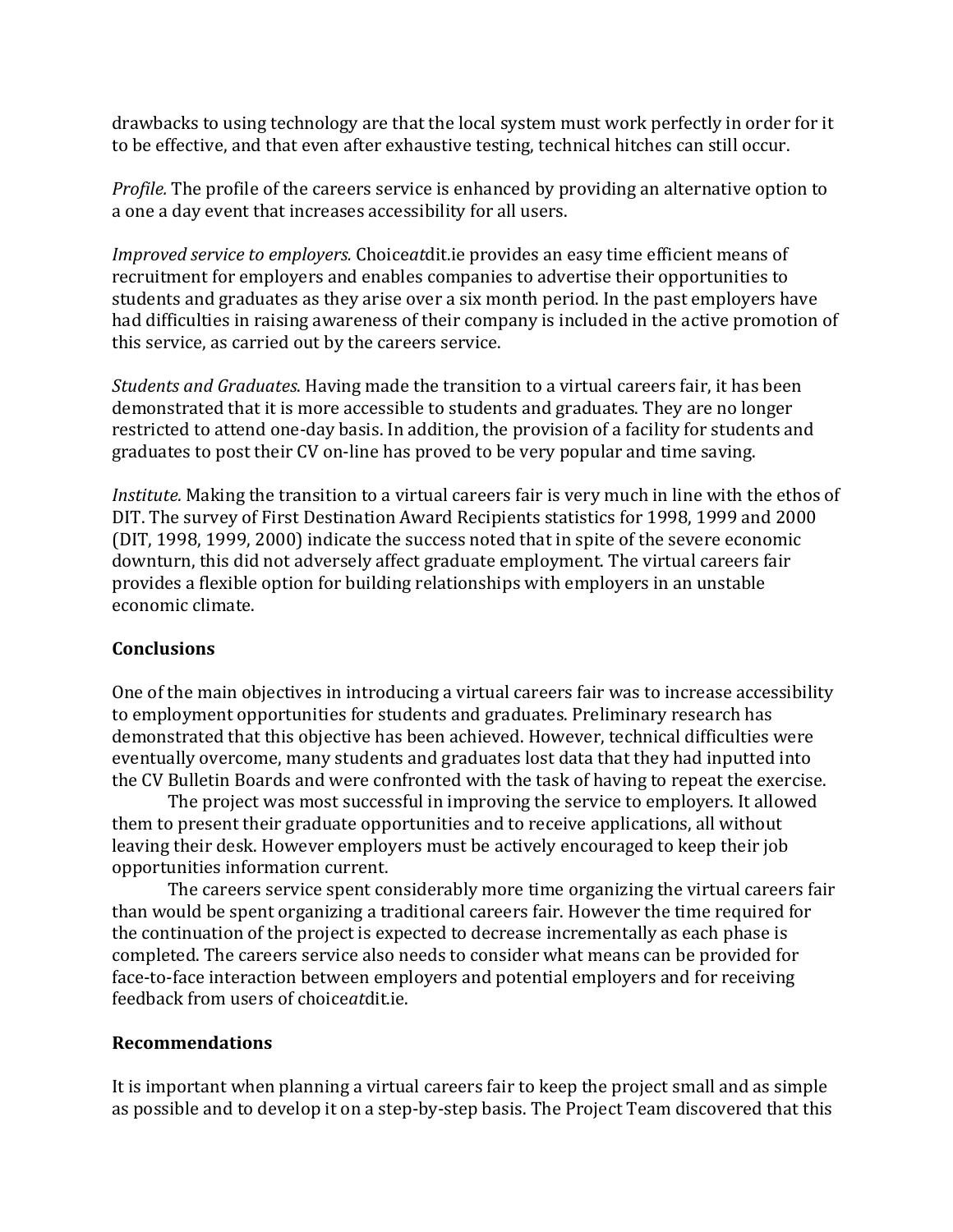project needed considerably more planning time than was available and insufficient time was built in for testing. A valuable lesson learned was that testing requires at least three times the amount of time envisaged. Budgeting is a vital component and must include provision for contingencies and hidden costs.

 When dealing with a design company it is important to remember that what is obvious to the careers service in terms of requirements is not necessarily obvious to anybody else. A good open relationship with the design team can help overcome many communication difficulties.

 The Project Team needs to support of in-house technical expertise in drawing up the specification and monitoring the technical aspects of the project. Above all, support from senior management of the institution is essential to the success of such innovation project and a sense of humour and good relationship within the Project Team help overcome many a set-back.

 For the careers service, having completed phase 1 of choiceatdit.ie, even more challenging is the realization that technology itself, is not in itself, the source of improvement from a student, graduate, employer, or institute point of view. The improvement derives from developing robust graduate recruitment strategies and then implementing them superbly.

#### References

Association of Graduate Careers Services in Ireland/GTI Ireland (AGCI/GTI) (n.d.). Student events. Retrieved Nov. 25, 2002, from http://www.gradireland.com/events/events.asp?bhcp=1.

Atkinson, J. (1985). The changing corporation. In D. Clutterbuck (Ed.), New patterns of work. Aldershot: Gower Publishing Company Ltd.

Bridges, W. (1996). Jobshift. London: Nicholas Brealey Publishing Ltd.

Ball, B., & Butcher, V. (1994). Developing students' career planning skills. London: Department of Employment.

Carr, W., & Kemmis, S. (1986). Becoming critical. London: The Falmer Press.

Central Services Unit (CSU) (n.d.). Careers fairs. Retrieved Dec. 2, 2002. From http://www.prospects.ac.uk/cm s/ShowPage/Home\_page/Fairs/p!egakl?mode=show\_prospects\_bycat&id=1.

Clutterbuck, D. (1985). The brave new world of work. In D. Clutterbuck (Ed.), New patterns of work. Aldershot: Gower Publishing Company.

Coldstream, P. (1994). Training minds for tomorrow: A shared responsibility. Higher Education Quarterly, 48, 159-168

Dublin Institute of Technology (DIT) (1998). First destination of award recipients survey. Unpublished manuscript. Dublin Institute of Technology, Ireland.

Dublin Institute of Technology (DIT) (1999). First destination of award recipients survey. Unpublished manuscript. Dublin Institute of Technology, Ireland.

Dublin Institute of Technology (DIT) (2000). First destination of award recipients survey. Unpublished manuscript. Dublin Institute of Technology, Ireland.